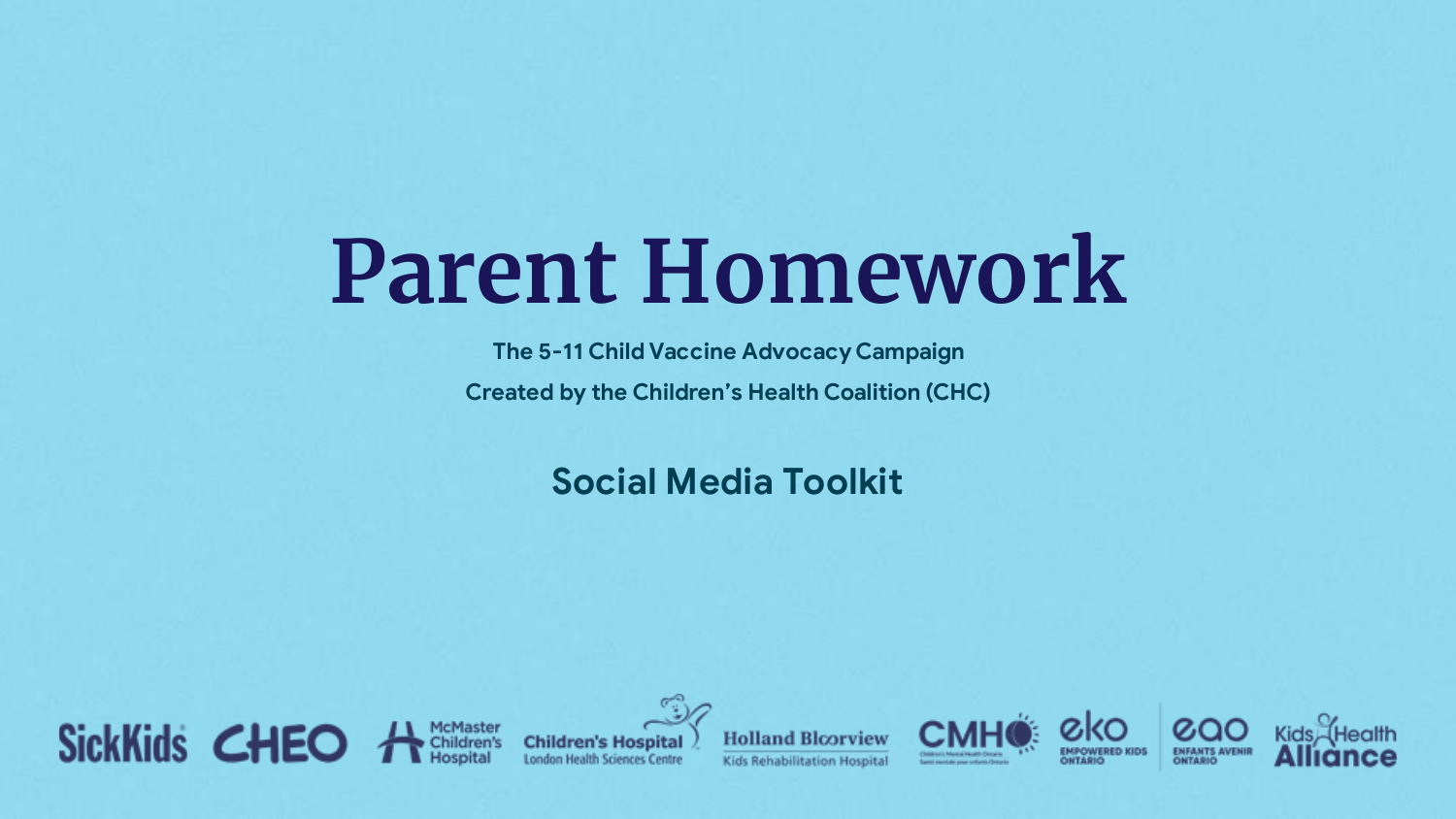## **What is the CHC?**

**ParentHomework.ca** was created by the **Children's Health Coalition** with the goal of providing families with trusted information about COVID-19 vaccination for children.

The **Children's Health Coalition** is a collective of children's health organizations, including **The Hospital for Sick Children (SickKids)**, **CHEO**, **McMaster Children's Hospital**, **Children's Hospital – London Health Sciences Centre**, **Holland Bloorview Kids Rehabilitation Hospital**, **Children's Mental Health Ontario**, **Empowered Kids Ontario** and **Kids Health Alliance.**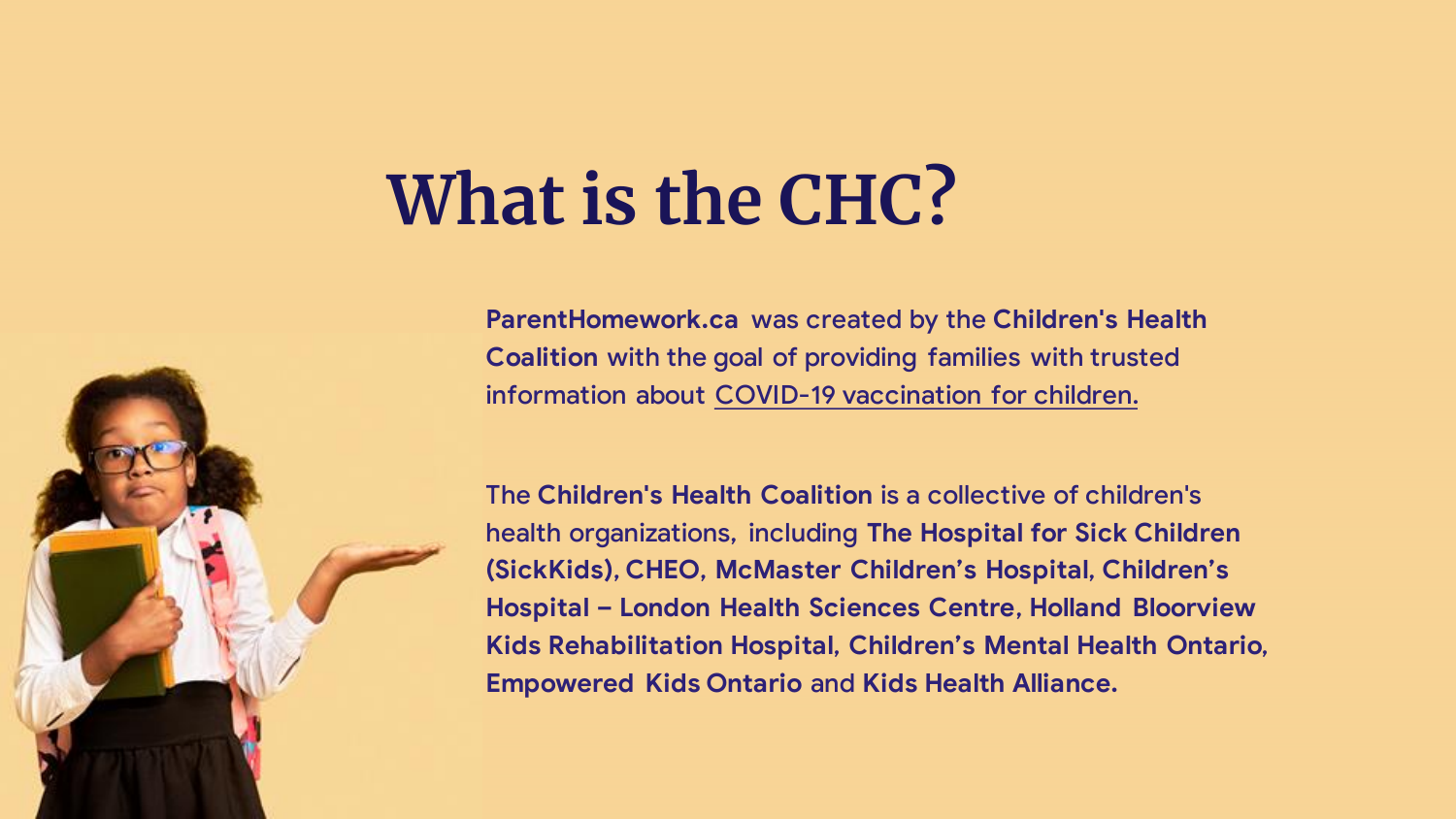## **What is Parent Homework?**

**cossette** 

A new campaign aimed at providing Ontario parents with the facts about COVID-19 vaccination for children aged five to 11 that flips the script on a familiar family topic: *Parents, have you done your homework?*

Just as children are asked to do their homework, now it's time for parents to do their own to make an informed choice about COVID-19 vaccination for their children.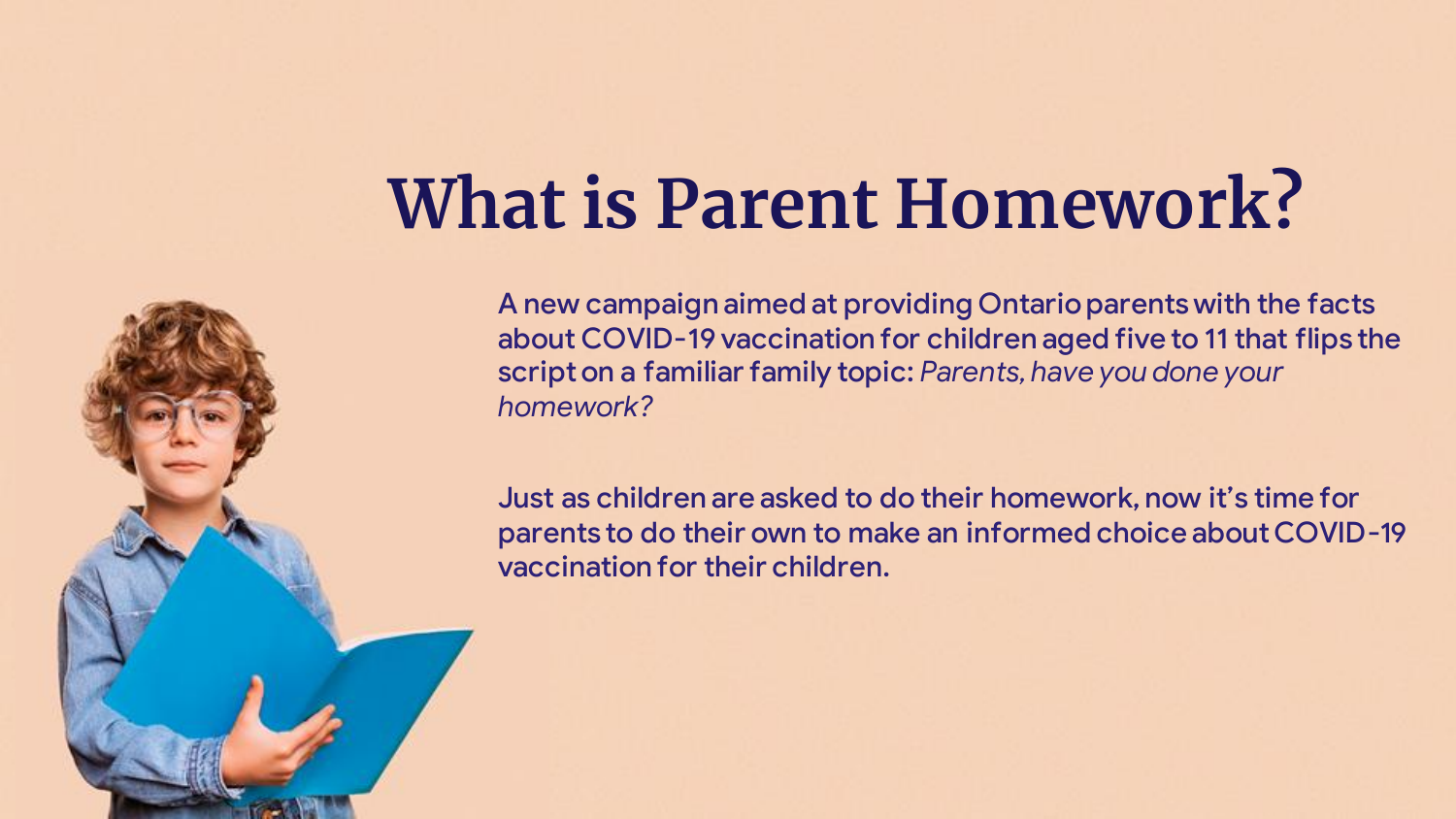### **Campaign features**

- Four-week campaign kicking off January 31, 2022
- TV and digital advertising, social media content and a new website [www.parenthomework.ca.](https://parenthomework.ca/)
- www.parenthomework.ca offers reliable resources to families with:
- The facts about the COVID-19 vaccine
- A curated list of frequently asked questions specific to the five to 11 age group, including some of the most common questions received by child health experts
- Links to help parents "talk to a tutor" through the SickKids COVID-19 Vaccine Consult Service
- Links to help book vaccination appointments
- The goal: to support families by providing them with trusted information about COVID-19 vaccination for children and learn from medical experts – all in one place.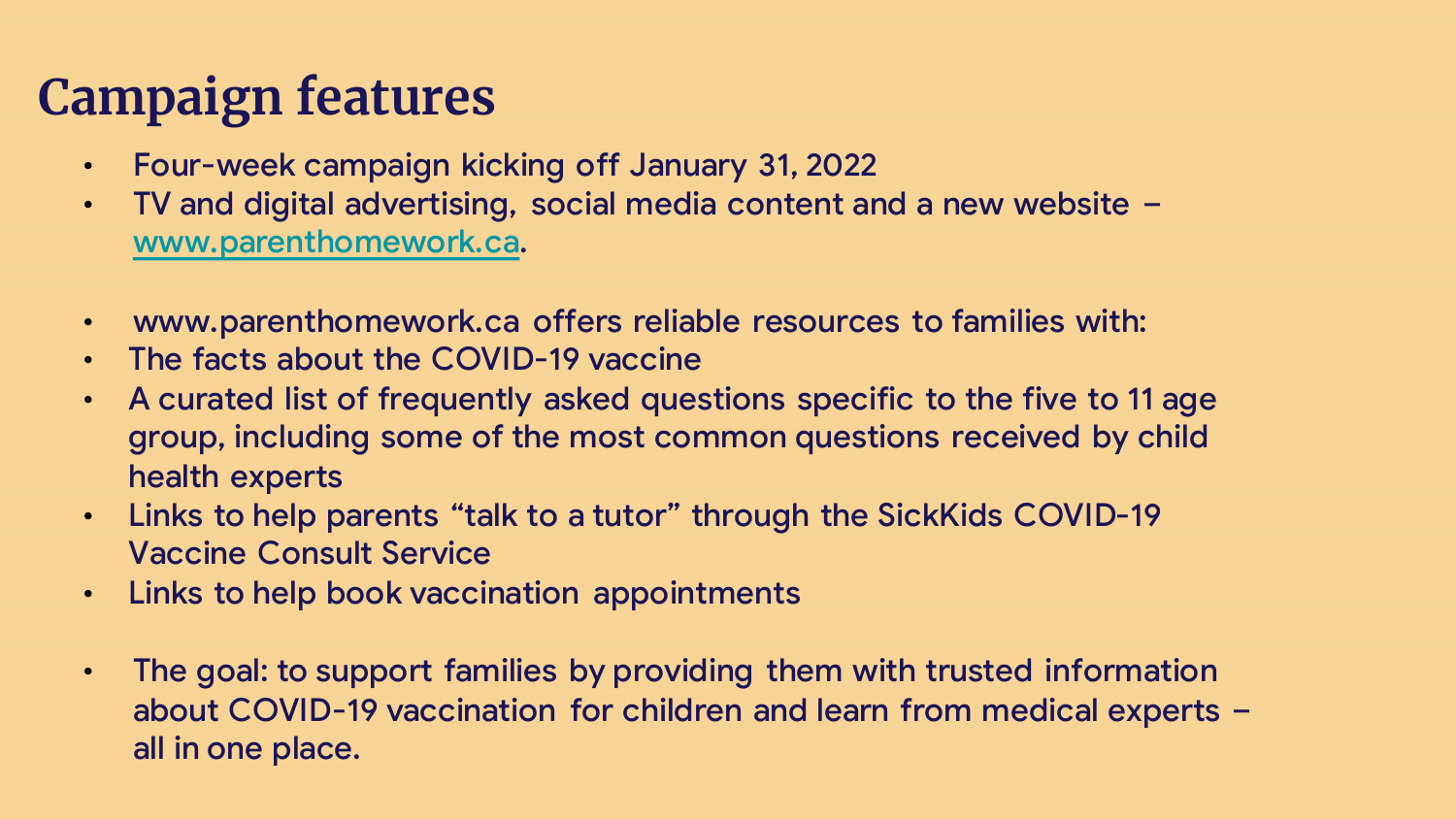# **How you can help**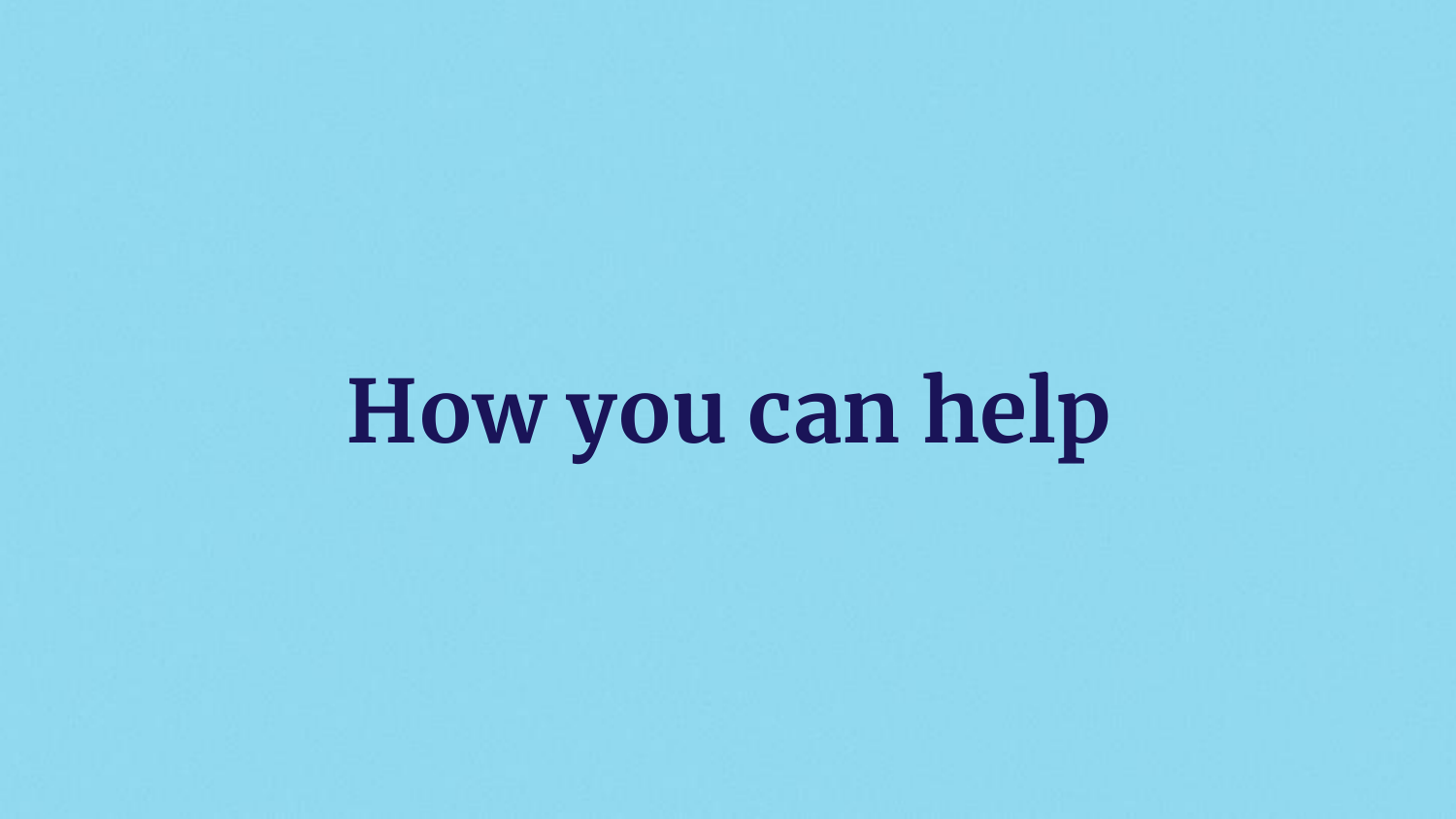#### **Amplify and engage on social media**

- Post organically on your organization's accounts (see sample posts in next slide)
- Follow and like CHC social media accounts that have been created to support this campaign (Twitter: @CHCOntario; Instagram: @chcontario; Facebook: @CHCOntario)
- Engage with CHC and CHC member organizations' accounts and social media posts
- Tag CHC accounts in your organization's posts where possible
- Continue to engage in ongoing CHC and partners' posts over four weeks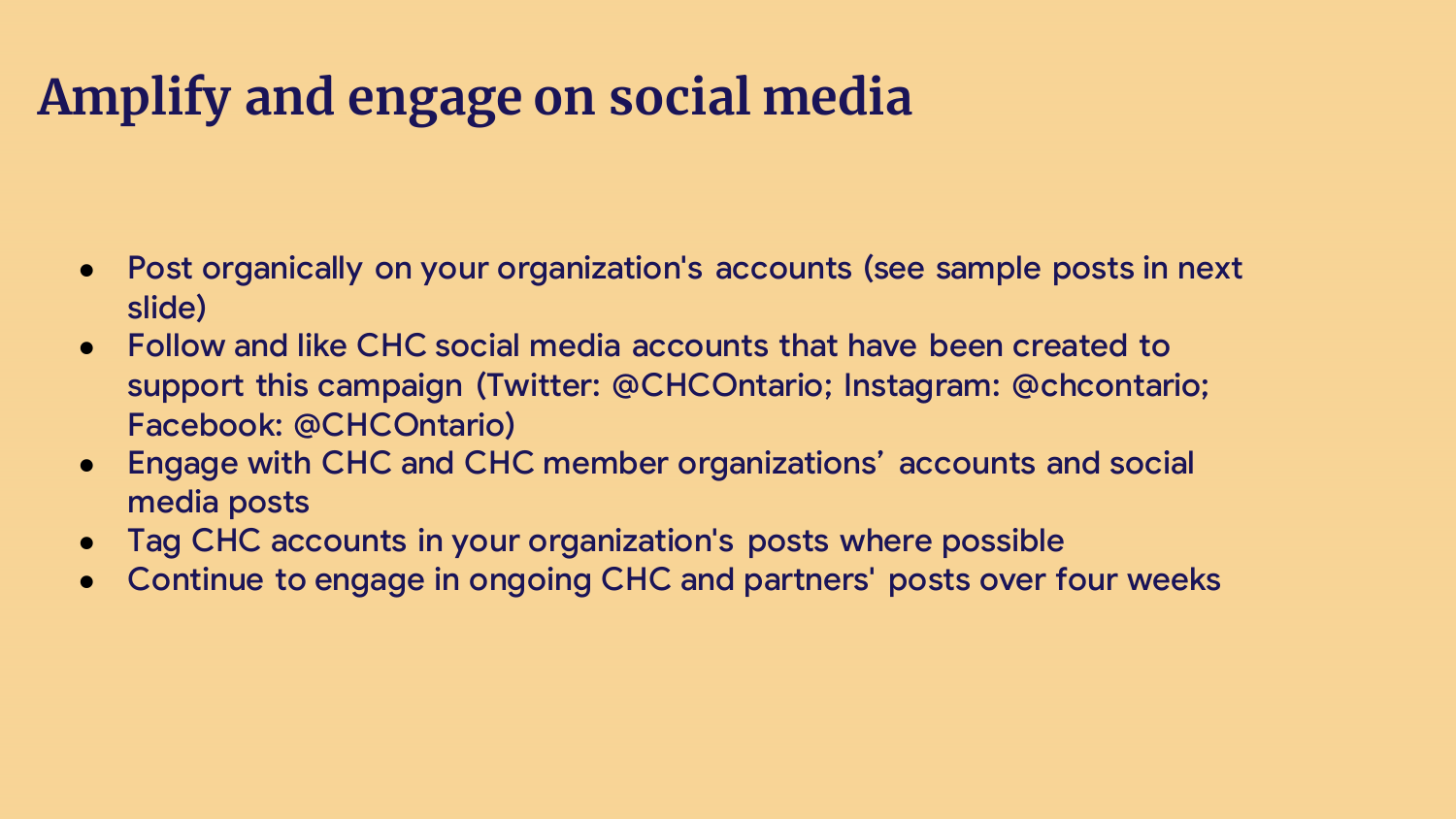#### **CHC partner social media handles**

|                                                                      | <b>Twitter</b>   | <b>Instagram</b>          | <b>Facebook</b>            |
|----------------------------------------------------------------------|------------------|---------------------------|----------------------------|
| <b>Children's Health Coalition</b><br>(CHC)                          | @CHCOntario      | @chcontario               | @CHCOntario                |
| The Hospital for Sick Children<br>(SickKids)                         | @SickKidsNews    | @sickkidstoronto          | <b>N/A</b>                 |
| <b>CHEO</b>                                                          | @CHEO            | @cheohospital             | @CHEOkids                  |
| <b>McMaster Children's Hospital</b>                                  | @mch_childrens   | @mcmasterchildrens        | @mcmasterchildrenshospital |
| <b>Children's Hospital - London</b><br><b>Health Sciences Centre</b> | @LHSCCanada      | @lhsccanada               | @LHSCCanada                |
| <b>Holland Bloorview Kids</b><br><b>Rehabilitation Hospital</b>      | @HBKidsHospital  | @hollandbloorview         | @HBKRH                     |
| <b>Children's Mental Health</b><br><b>Ontario</b>                    | @kidsmentalhlth  | @childrensmentalhealthont | @kidsmentalhealth          |
| <b>Empowered Kids Ontario</b>                                        | @EmpoweredKidsON | N/A                       | @EmpoweredKidsON           |
| <b>Kids Health Alliance</b>                                          | @KidsHealthAllnc | N/A                       | N/A                        |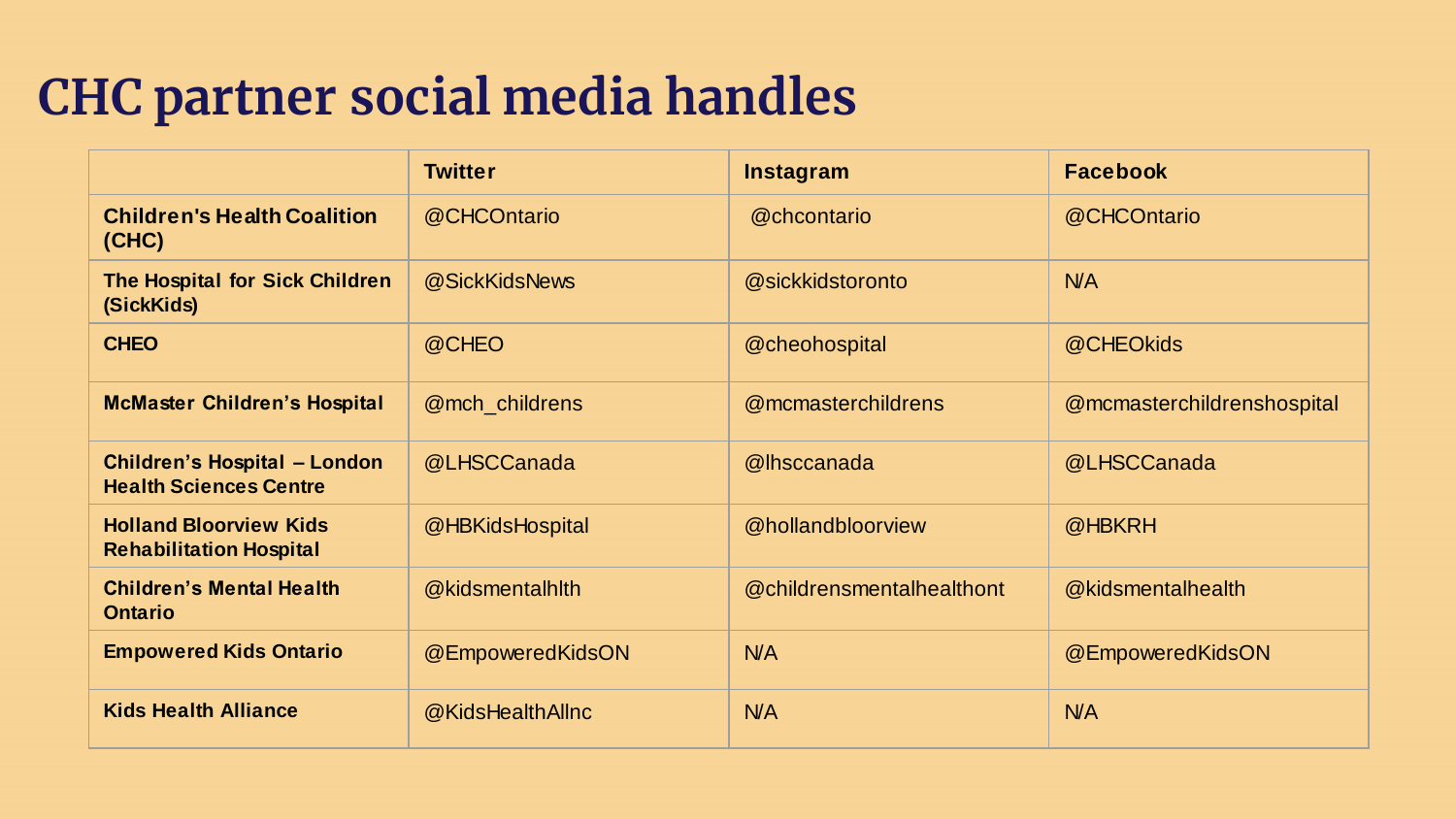### **Sample organic social media posts - Week 1**

**Download social media assets:** <https://we.tl/t-3spYg8EUpX>

|             | <b>Sample Tweet</b>                                                                                                                                                                                                       | Sample Instagram post                                                                                                                                                                                                    | Sample Facebook post                                                                                                                                                                                                  | <b>Sample story</b>                                                                                                                                                                                          |
|-------------|---------------------------------------------------------------------------------------------------------------------------------------------------------------------------------------------------------------------------|--------------------------------------------------------------------------------------------------------------------------------------------------------------------------------------------------------------------------|-----------------------------------------------------------------------------------------------------------------------------------------------------------------------------------------------------------------------|--------------------------------------------------------------------------------------------------------------------------------------------------------------------------------------------------------------|
| <b>Text</b> | Parents, have you done your<br>homework?<br>It's okay, the medical experts<br>have made it easy. Get up to<br>speed on the children's COVID-<br>19 vaccine at<br>www.parenthomework.ca.<br>Brought to you by @CHCOntario. | Parents, have you done your<br>homework?<br>It's okay, the medical experts<br>have made it easy. Get up to<br>speed on the children's COVID-19<br>vaccine at<br>www.parenthomework.ca.<br>Brought to you by @chcontario. | Parents, have you done your<br>homework?<br>It's okay, the medical experts have<br>made it easy. Get up to speed on<br>the children's COVID-19 vaccine at<br>www.parenthomework.ca.<br>Brought to you by @CHCOntario. | Link sticker to:<br>www.parenthomework.ca<br>It's actually<br>pretty<br>elementary<br>stuff.<br>Get up to speed on the<br>children's COVID-19 vaccine.<br>Learn from medical experts at<br>ParentHomework.ca |
| Image       | It's actually pretty<br>elementary stuff.<br>Get up to speed on the children's COVID-19 vaccine.<br>Learn from medical experts at ParentHomework.co                                                                       | It's actually<br>pretty elementary stuff.<br>arn from medical experts at                                                                                                                                                 | It's actually<br>pretty elementary stuff.<br>eed on the children's COVID-19 vaccine<br>earn from medical experts at                                                                                                   |                                                                                                                                                                                                              |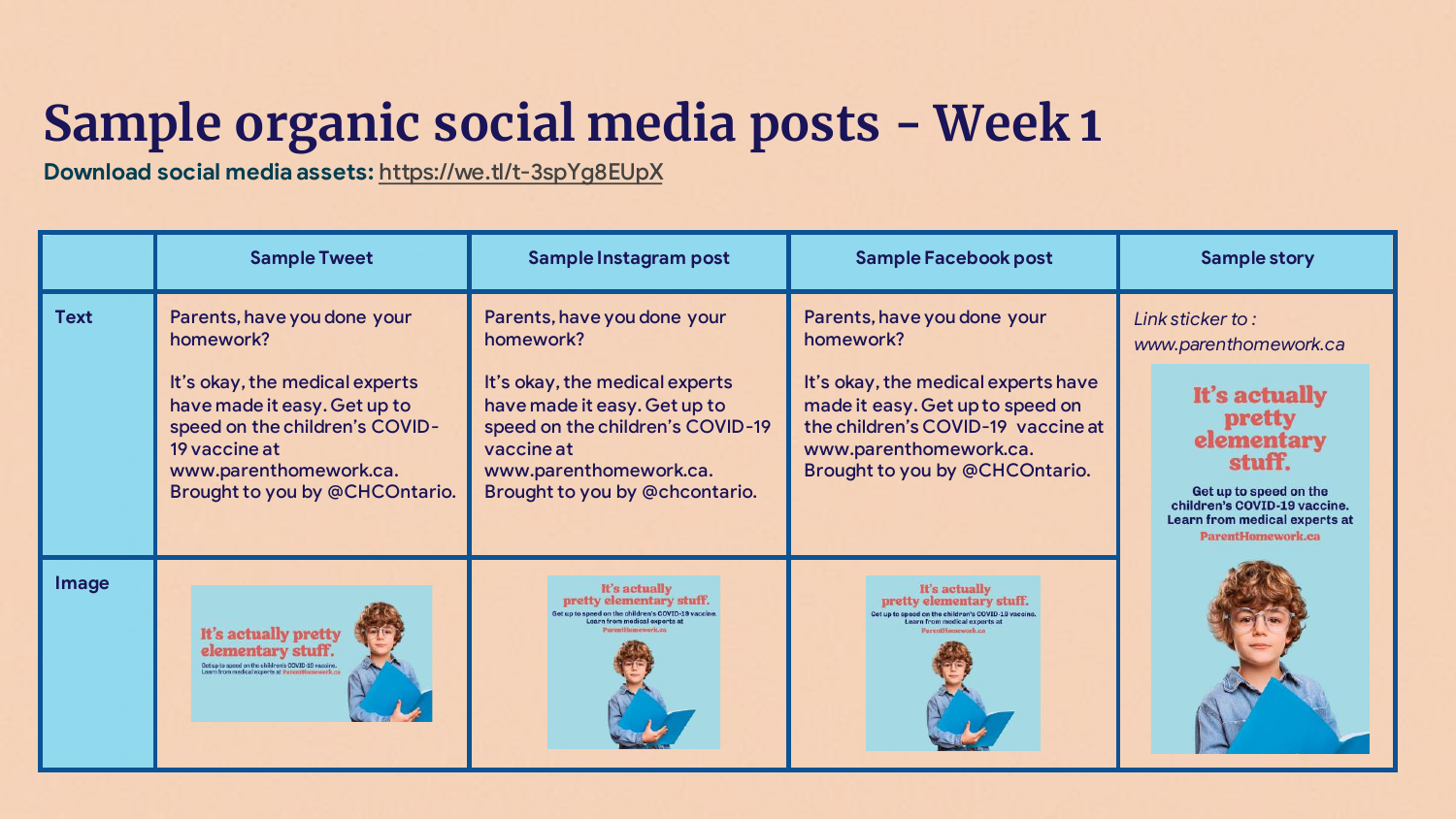### **Sample organic social media posts - Week 1**

**Download social media assets:** <https://we.tl/t-3spYg8EUpX>

|             | <b>Sample Tweet</b>                                                                                                                                                                                                      | Sample Instagram post                                                                                                                                                                                                 | Sample Facebook post                                                                                                                                                                                                  | <b>Sample story</b>                                                                                                                                                               |
|-------------|--------------------------------------------------------------------------------------------------------------------------------------------------------------------------------------------------------------------------|-----------------------------------------------------------------------------------------------------------------------------------------------------------------------------------------------------------------------|-----------------------------------------------------------------------------------------------------------------------------------------------------------------------------------------------------------------------|-----------------------------------------------------------------------------------------------------------------------------------------------------------------------------------|
| <b>Text</b> | Parents, have you done your<br>homework?<br>It's okay, the medical experts<br>have made it easy. Get up to<br>speed on the children's COVID-19<br>vaccine at<br>www.parenthomework.ca.<br>Brought to you by @CHCOntario. | Parents, have you done your<br>homework?<br>It's okay, the medical experts have<br>made it easy. Get up to speed on<br>the children's COVID-19 vaccine<br>at www.parenthomework.ca.<br>Brought to you by @chcontario. | Parents, have you done your<br>homework?<br>It's okay, the medical experts have<br>made it easy. Get up to speed on<br>the children's COVID-19 vaccine at<br>www.parenthomework.ca.<br>Brought to you by @CHCOntario. | Link sticker to:<br>www.parenthomework.ca<br>It's actually pretty<br>elementary stuff.<br>Get up to speed on the<br>children's COVID-19 vaccine.<br>Learn from medical experts at |
| Image       | It's actually pretty<br>elementary stuff.<br>ildren's COVID-19 vaccine.<br>Learn from medical experts at                                                                                                                 | It's actually<br>pretty elementary stuff.<br>iarn from medical experts at                                                                                                                                             | It's actually<br>pretty elementary stuff.<br>Learn from medical experts a                                                                                                                                             |                                                                                                                                                                                   |